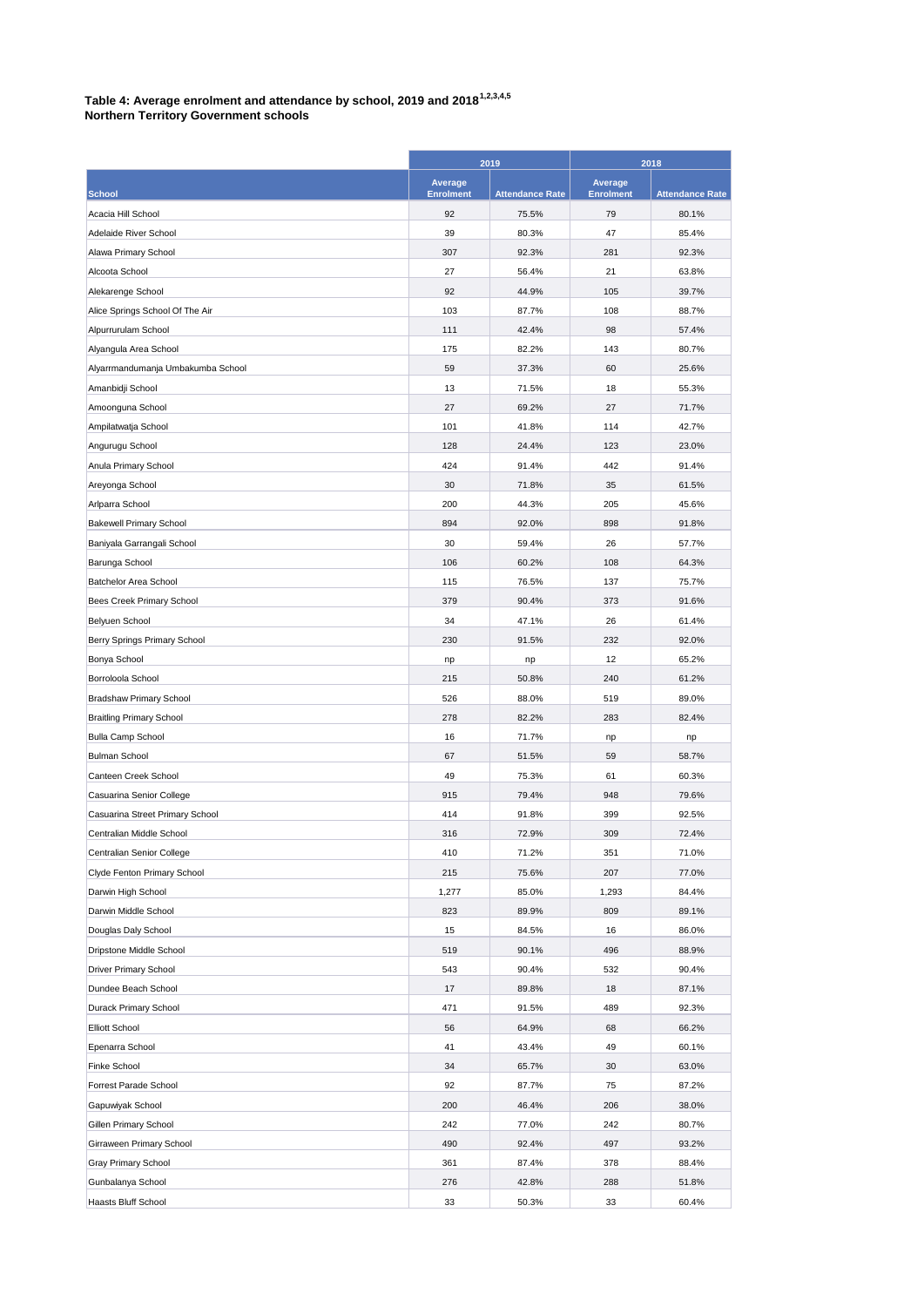|                                                 | 2019                   |                                 | 2018                   |                                 |
|-------------------------------------------------|------------------------|---------------------------------|------------------------|---------------------------------|
|                                                 | Average                |                                 | Average                |                                 |
| <b>School</b><br>Harts Range School             | <b>Enrolment</b><br>65 | <b>Attendance Rate</b><br>58.8% | <b>Enrolment</b><br>65 | <b>Attendance Rate</b><br>54.8% |
| Henbury School                                  | 140                    | 83.7%                           | 133                    | 83.1%                           |
|                                                 |                        |                                 |                        | 88.7%                           |
| Howard Springs Primary School                   | 294                    | 87.9%                           | 279                    |                                 |
| Humpty Doo Primary School                       | 386                    | 89.6%                           | 414                    | 90.4%                           |
| Imanpa School                                   | 18                     | 58.7%                           | 15                     | 67.1%                           |
| Jabiru Area School                              | 207                    | 76.8%                           | 202                    | 77.9%                           |
| Jilkminggan School                              | 86                     | 64.6%                           | 88                     | 63.9%                           |
| Jingili Primary School                          | 317                    | 90.1%                           | 339                    | 91.0%                           |
| Kalkaringi School                               | 171                    | 53.6%                           | 165                    | 54.2%                           |
| Karama Primary School                           | 189                    | 83.2%                           | 199                    | 84.8%                           |
| Katherine High School                           | 565                    | 68.3%                           | 607                    | 62.6%                           |
| Katherine School Of The Air                     | 177                    | 0.0%                            | 153                    | 0.0%                            |
| Katherine South Primary School                  | 349                    | 86.8%                           | 390                    | 86.9%                           |
| Kiana School                                    |                        |                                 | np                     | np                              |
| Kintore Street School                           | 52                     | 72.3%                           | 52                     | 73.6%                           |
| Lajamanu School                                 | 187                    | 39.1%                           | 191                    | 44.8%                           |
| Laramba School                                  | 63                     | 58.0%                           | 59                     | 62.4%                           |
| Larapinta Primary School                        | 357                    | 86.9%                           | 384                    | 87.9%                           |
| Larrakeyah Primary School                       | 495                    | 92.7%                           | 487                    | 92.5%                           |
| Leanyer Primary School                          | 583                    | 91.1%                           | 575                    | 90.7%                           |
| Ludmilla Primary School                         | 108                    | 82.6%                           | 97                     | 81.3%                           |
| MacFarlane Primary School                       | 219                    | 68.3%                           | 225                    | 69.7%                           |
| Malak Primary School                            | 228                    | 82.8%                           | 231                    | 85.8%                           |
| Mamaruni School                                 | 56                     | 61.9%                           | 58                     | 53.5%                           |
| Maningrida College                              | 621                    | 38.4%                           | 618                    | 42.4%                           |
| Manunda Terrace Primary School                  | 186                    | 82.3%                           | 181                    | 83.0%                           |
| Manyallaluk School                              | 22                     | 51.2%                           | 26                     | 53.3%                           |
| Mataranka School                                | 36                     | 78.6%                           | 33                     | 81.6%                           |
| Mbunghara School                                | 14                     | 72.5%                           | 14                     | 82.3%                           |
| Middle Point School                             | 22                     | 79.3%                           | 21                     | 81.7%                           |
| Milikapiti School                               | 66                     | 67.8%                           | 66                     | 71.0%                           |
| Milingimbi School                               | 355                    | 41.4%                           | 364                    | 45.0%                           |
| Millner Primary School                          | 214                    | 79.6%                           | 208                    | 83.4%                           |
| Milyakburra School                              | 17                     | 38.7%                           | 22                     | 42.5%                           |
| Minyerri School                                 | 162                    | 55.3%                           | 156                    | 59.4%                           |
| Moil Primary School                             | 199                    | 88.1%                           | 212                    | 88.1%                           |
| Moulden Primary School                          | 293                    | 79.3%                           | 310                    | 79.0%                           |
| Mount Allan School                              | 59                     | 57.6%                           | 60                     | 52.1%                           |
| Mulga Bore School                               | 14                     | 38.4%                           | 14                     | 60.4%                           |
| Murray Downs School                             | 18                     | 53.8%                           | 14                     | 62.3%                           |
| Mutitjulu School                                | 45                     | 48.0%                           | 43                     | 57.7%                           |
| Nakara Primary School                           | 606                    | 90.2%                           | 591                    | 90.9%                           |
| Nemarluk School                                 | 164                    |                                 | 155                    | 86.5%                           |
| Neutral Junction School                         |                        | 87.9%<br>64.6%                  |                        | 58.7%                           |
|                                                 | 23                     |                                 | 27                     |                                 |
| Newcastle Waters School                         | 20                     | 66.9%                           | 18                     | 75.7%                           |
| Nganambala School                               | 28                     | 68.8%                           | 28                     | 76.2%                           |
| Nganmarriyanga School                           | 134                    | 50.6%                           | 157                    | 47.2%                           |
| Ngukurr School                                  | 284                    | 48.7%                           | 285                    | 54.9%                           |
| Nhulunbuy High School                           | 305                    | 79.0%                           | 297                    | 78.6%                           |
| Nhulunbuy Primary School                        | 469                    | 84.6%                           | 433                    | 83.6%                           |
| Nightcliff Middle School                        | 324                    | 87.2%                           | 287                    | 86.0%                           |
| Nightcliff Primary School                       | 660                    | 90.0%                           | 621                    | 90.7%                           |
| Northern Territory School of Distance Education | 480                    | 100.0%                          | 468                    | 100.0%                          |
| Ntaria School                                   | 198                    | 51.8%                           | 179                    | 54.3%                           |
| Numbulwar School                                | 147                    | 47.0%                           | 159                    | 47.1%                           |
| Nyirripi School                                 | 55                     | 44.2%                           | 32                     | 50.5%                           |